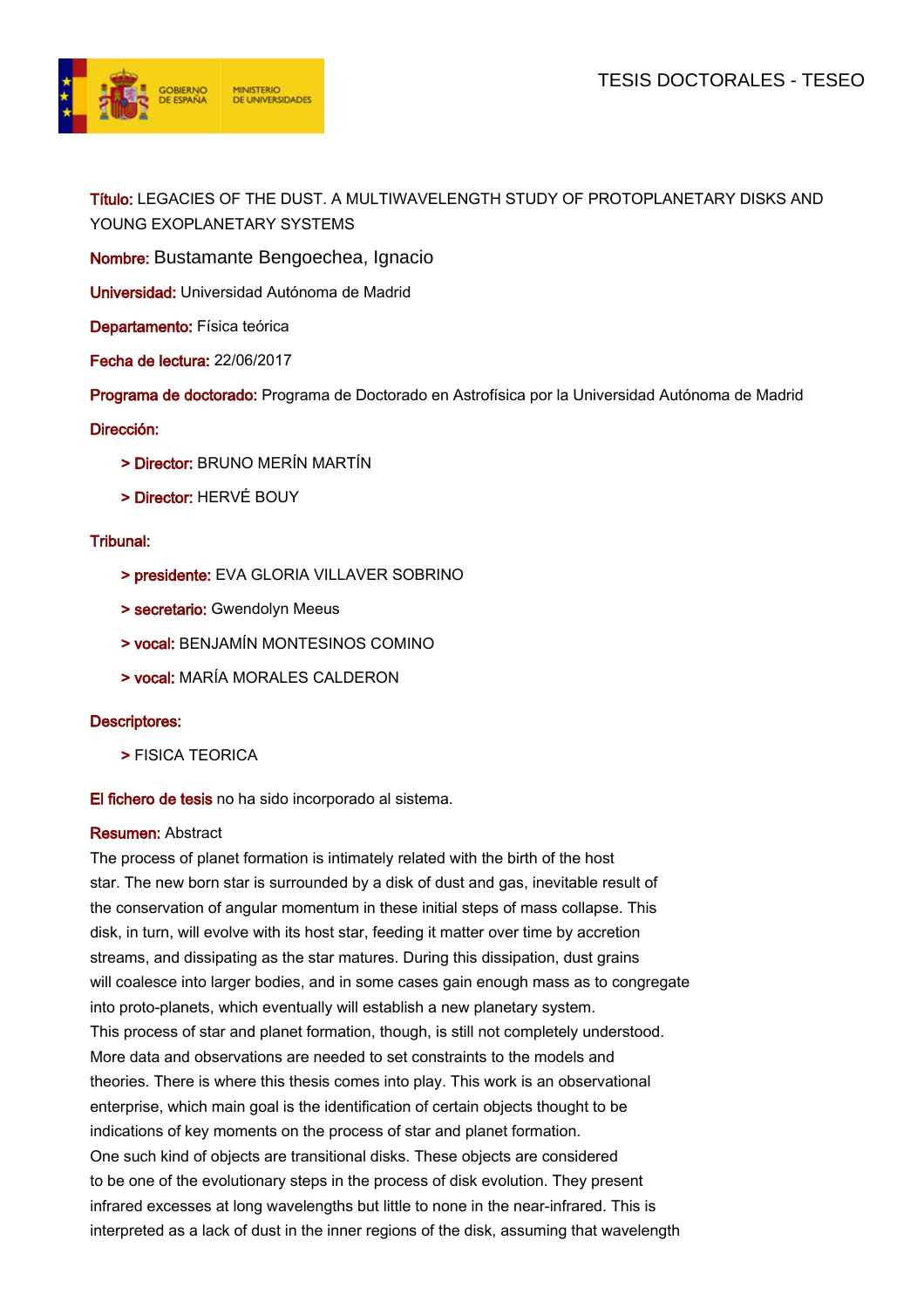

traces dust temperature, which is roughly proportional to the distance from the host star. This could have been caused by photoevaporation or dust clearance by a companion, possibly of planetary origin. In this work several transitional disks candidates were identified in the Lupus and Ophiucus star forming regions, using data from the Herschel Space Observatory. The identification of the transitional disks in these regions opens the door to future analysis. The objects identified in this work are perfect candidates for further follow-up.

The interactions between the star and the disk are also crucial to understand the process of the formation of planets. The young star accretes gas from its protoplanetary disk, a process that contributes to the emission of highly energetic photons, in the form of X-rays or UV. These emissions, in turn, interact with the disk, modifying its evolution. This creates a circular relation, between disk-star-X-ray-disk, which effects are crucial for the evolution of an early exoplanetary system: these Xray photons play an essential role in the evolution of early planetary atmospheres. Analyzing these interactions and the processes that rule them, then, is of the utmost importance on the study of early exoplanet atmospheres. This work analyzes the relation between the accretion rates and the X-ray emission from a sample of sources in the Orion Nebula Cluster. An anti-correlation is found between both features, similar to that present in the Taurus Molecular Clouds. This could play 2

a crucial role in the evolution of the potential planetary atmospheres: an orbiting exoplanet in a system that is showing ongoing accretion processes could be shielded, by the accreted stream, of the high energetic photons from the early processes of star formation, and thus, its atmosphere would evolve 'protected' from these Xray emissions. Thus, it is key to find young exoplanet candidates in PMSs with observable accretion processes.

The last step on the analysis of young planet formation is to actually identify such young objects. Planetary systems evolve drastically over time, in such a way that to study the formation of exoplanets, one has to look at the earliest stages of this process. Thus, looking for these objects in young star forming-regions is critical. In this work, and under the frame of the Palomar Transient Factory in Orion project, 15 transiting exoplanet host candidates were identified in the region around the young 25-Ori association. Their planetary nature should be confirmed, but if they are assumed to be exoplanets, and not brown dwarf binary systems, or spots in the photosphere, their close-in orbits would suggest a Type II migration scenario. They would be Hot Jupiters, with large radii and close to their host stars, in some cases even in the process of evaporating. Given the age of the association, and the lack of infrared excess pointing to the presence of a cirumstellar disk around the host stars, the most plausible scenario could be a disk-planet interaction during the age of the association which ended up pushing the candidates closer to their stellar hosts.

Several objects, key in the process of stellar and planetary formation have been identified in this thesis, more data to be taken into account to study the overall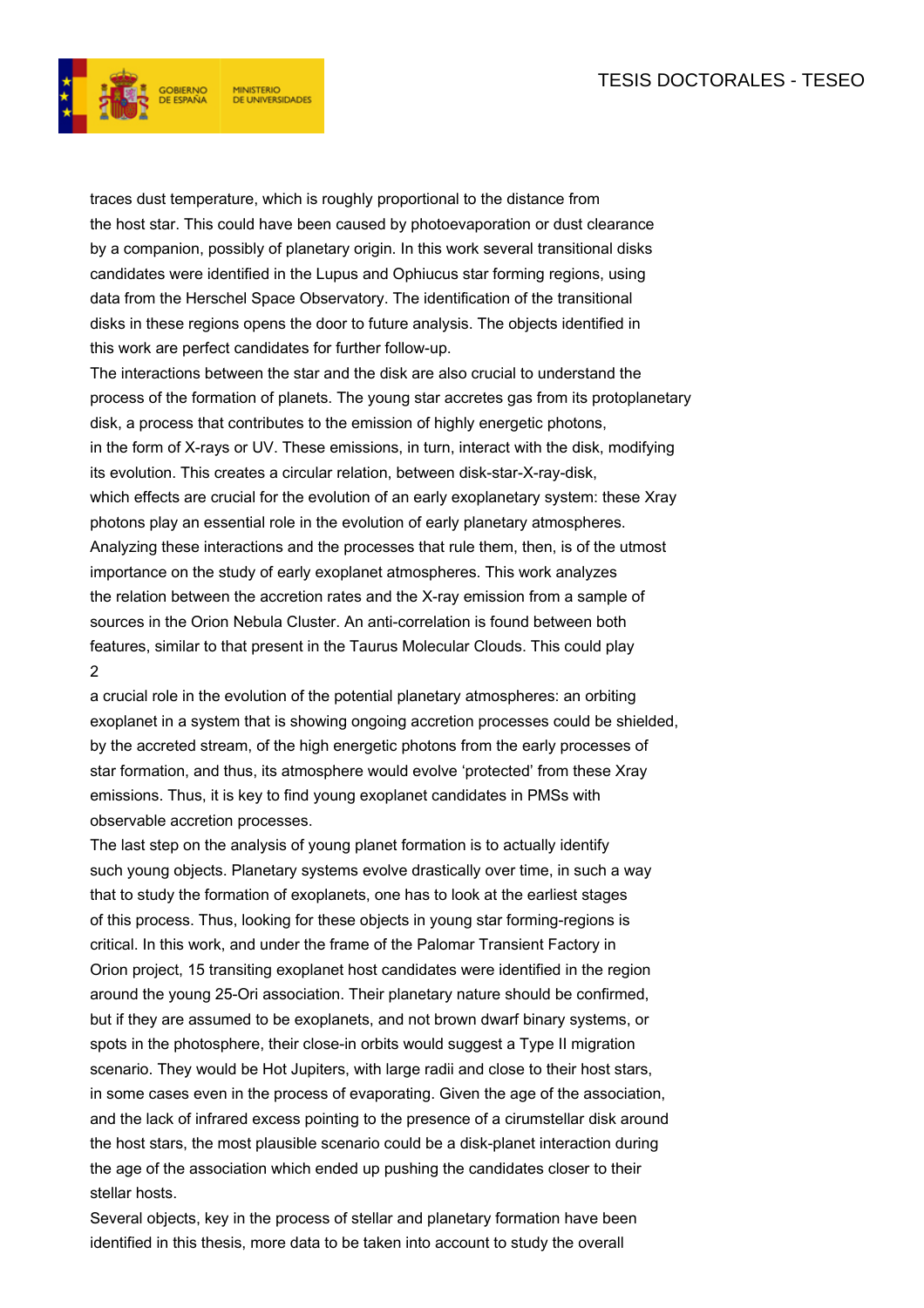## TESIS DOCTORALES - TESEO



picture. The next step would be to confirm their nature, so the constraints they pose to the theories, given their nature, age and distribution, were to be settled. Thus, the need of these kind of observational enterprises, which objective is the acquisition of more data, is demonstrated.

# 3

#### Resumen

El proceso de formación de planetas está íntimamente relacionado con el nacimiento de la estrella anfitriona. La estrella recién nacida está rodeada por un disco de polvo y gas, resultado inevitable de la conservación del momento angular en estos primeros pasos de colapso de material. Este disco, a su vez, evolucionará con su estrella anfitriona, alimentándolo con el tiempo a través de la acreción, y disipándose a medida que la estrella madure. Durante esta disipación, los granos de polvo se unirán en cuerpos más grandes y, en algunos casos, ganarán masa suficiente como para congregarse en proto-planetas, estableciendo finalmente un nuevo sistema planetario. Sin embargo, este proceso de formación estelar y planetaria todavía no se entiende completamente. Se necesitan más datos y observaciones para establecer restricciones a los modelos y teorías. Aquí es donde esta tesis entra en juego. Este trabajo es una iniciativa observacional, cuyo objetivo principal es la identificación de ciertos objetos que se consideran como los indicios clave en el proceso de formación de estrellas y planetas.

Uno de estos tipos de objetos son los discos de transición. Estos objetos son considerados como uno de los pasos evolutivos en el proceso de evolución del disco. Presentan excesos infrarrojos a largas longitudes de onda pero poco a ninguno en el infrarrojo cercano. Esto se interpreta como una falta de polvo en las regiones internas del disco, suponiendo que la longitud de onda traza la temperatura del polvo, que es aproximadamente proporcional a la distancia desde la estrella anfitriona. Esto podría haber sido causado por la fotoevaporación o la eliminación de polvo por una compañera, posiblemente de origen planetario. En este trabajo se identificaron varios candidatos de discos de transición en las regiones de formación estelar de Lupus y Ophiucus, utilizando datos del Observatorio Espacial Herschel. La identificación de los discos de transición en estas regiones abre la puerta a futuros análisis. Los objetos identificados en este trabajo son candidatos perfectos para futuras observaciones. Las interacciones entre la estrella y el disco son también cruciales para entender el proceso de la formación de los planetas. La joven estrella acumula gas a partir de su disco protoplanetario, un proceso que contribuye a la emisión de fotones altamente energéticos, en forma de rayos X ó UV. Estas emisiones, a su vez, interactúan con el disco, modificando su evolución. Esto crea una relación circular entre discoestrellarayos-x-disco, cuyos efectos son cruciales en la evolución de un joven sistema exoplanetario: estos fotones de rayos X desempeñan un papel esencial en la evolución de las primeras atmósferas planetarias. Analizar estas interacciones y los procesos 4

que las gobiernan, entonces, es de suma importancia en el estudio de las primeras atmósferas exoplanetas. Este trabajo analiza la relación entre las tasas de acreción